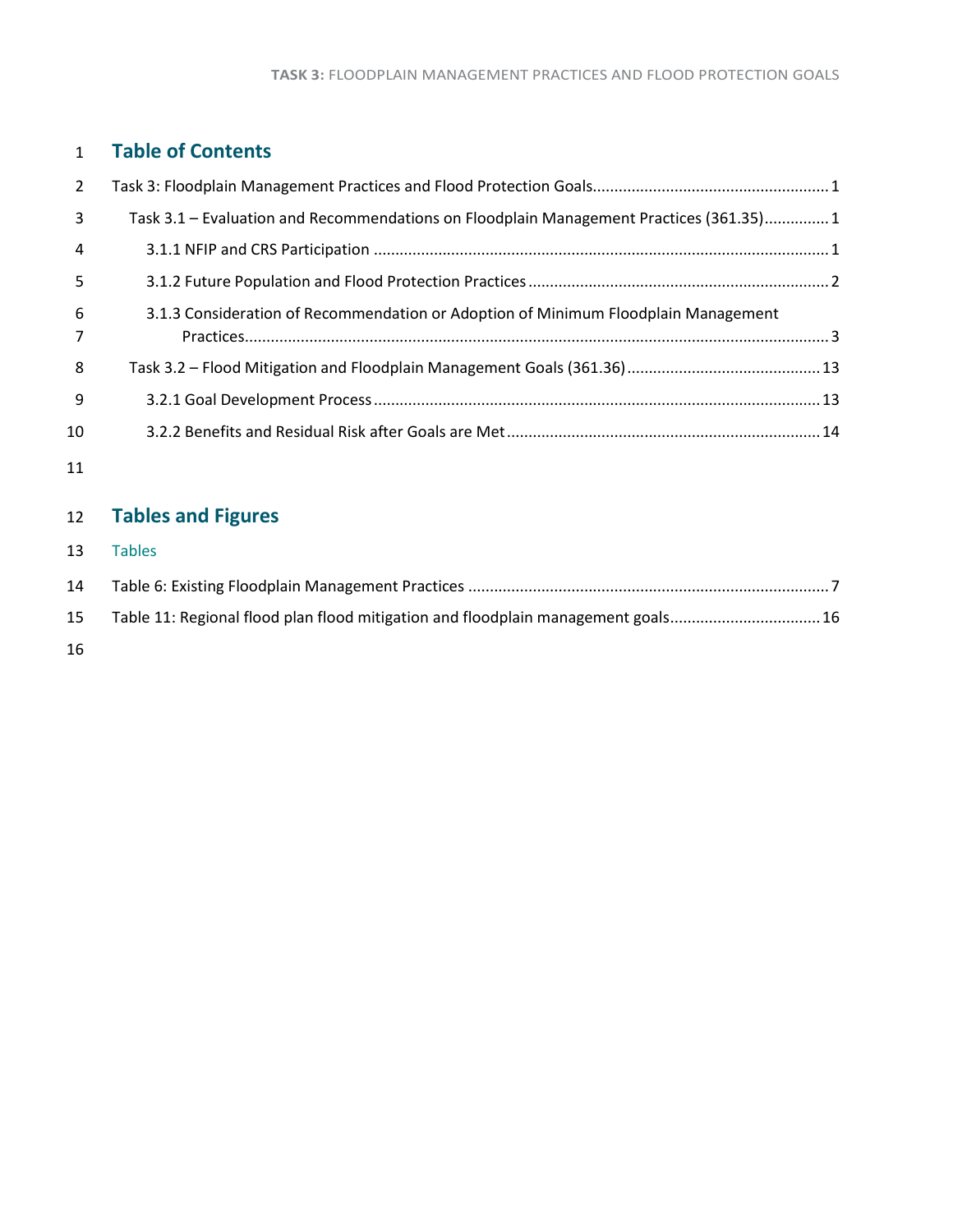# <span id="page-1-0"></span> **Task 3: Floodplain Management Practices and Flood Protection Goals**

 The Guadalupe RFPG is tasked with evaluating and recommending floodplain management practices (Task 3.1) and flood mitigation goals (Task 3.2) within the region. The intent of regional flood planning is

- twofold:
- 1. Identify and reduce the risk and impact to life and property that already exists and,
- 2. Avoid increasing or creating new flood risk by addressing future development within areas known to have existing or future flood risk.
- Floodplain management, land use, infrastructure design and implementation, and other practices play a key role in accomplishing these intents, specifically in preventing future additional flood risk.

## <span id="page-1-1"></span> **Task 3.1 – Evaluation and Recommendations on Floodplain Management Practices (361.35)**

<span id="page-1-2"></span>*3.1.1 NFIP and CRS Participation* 

 The initial effort under Task 3.1 was to collect and perform a qualitative assessment of current floodplain management regulations within the Region. Floodplain management regulations that were readily available on the regulatory entity's websites were first collected. Parallel to this effort requests for ordinances and court orders were made as well as a survey that was sent out to each regulatory entity in the Region to gather additional information. Based on the data collected:

- All 22 counties and 45 out of 46 cities/towns (98%) within the Region are participants in the National Flood Insurance Program (NFIP), and
- 21 The cities of New Braunfels, Niederwald, and San Marcos along with Guadalupe and Bastrop counties are participants in the FEMA Community Rating System (CRS) program.

 Cities and counties have the authority to establish their own policies, standards, and practices to manage land use in and around areas of flood risk. Participating communities have the responsibility and authority to permit development that is reasonably safe from flooding. They can adopt and enforce higher standards than the FEMA NFIP minimum standards to enhance protection of life and property from flooding.

- Cities and counties who participate in the NFIP program provide their residents and businesses the 29 opportunity to purchase flood insurance to reduce the socio-economic impacts of floods, as well as making the community eligible for disaster assistance following a flood event.
- Although the Region has high NFIP participation, the RFPG considers that there is still a gap with respect to key floodplain management practices and that communities could enhance their policies to minimize
- the potential of additional flooding risks in the future.
- The Community Rating System (CRS) program provides local governments the opportunity to perform
- additional floodplain management practices and programs above NFIP levels to enhance public safety

Н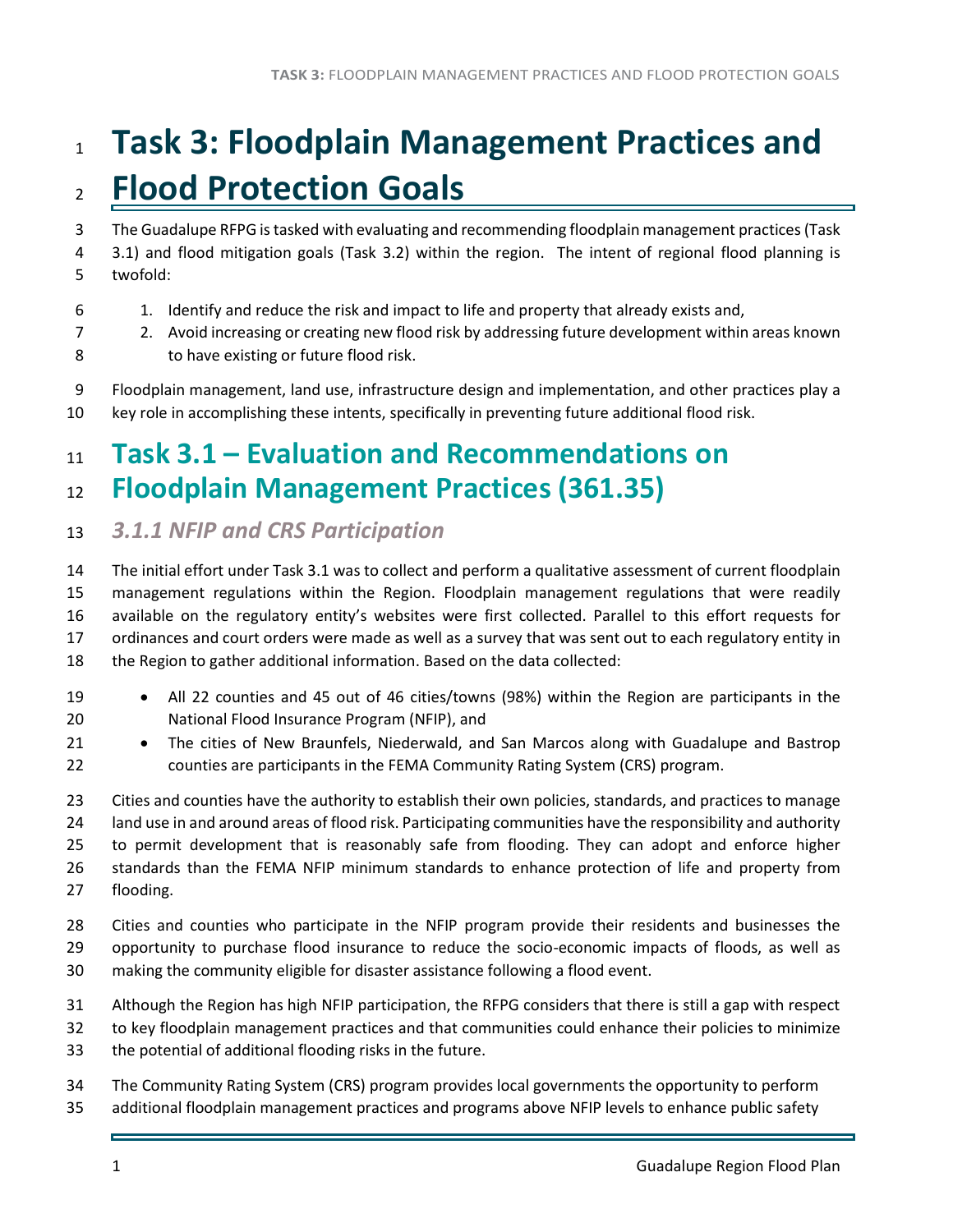- while reducing flood insurance premiums within their jurisdiction. The CRS program includes multiple
- 2 alternatives and the more practices employed by the local jurisdiction the more points that are scored,
- further reducing flood insurance premiums.

### <span id="page-2-0"></span>*3.1.2 Future Population and Flood Protection Practices*

 The Guadalupe Region population is projected to increase from about 880,000 in 2021 to 1,945,901 in 2070, an increase of about 122%. Some of the existing floodplain ordinances and standards may continue to protect future population and property as long as they are enforced. However, the diversity in key floodplain management practices across the Region poses an increasing level of flood risk as the population continues to increase.

- Future floodplain boundaries are uncertain as exemplified by the recent Atlas 14 study that increased rainfall depths based on historical data, thus, generating larger floodplain limits and depths. In addition, the hydrologic and hydraulic models are regularly being updated with new topography, survey, precipitation, runoff, and other data as development occurs in and around floodplains. The future Base Flood Elevation (BFE) will likely increase, expanding floodplain areas in the region. A need for portions of the Region is having detailed models and maps to depict the floodplain boundaries to guide future development decision making. See Chapter 2 for more details.
- Some flood protection practices that local governments can implement to prevent the creation of additional flood risk are:
- 19 Produce and provide updated floodplain maps to the community to minimize the potential of new development within the floodplain. In absence of detailed adopt base level engineering as best available information and use to regulate development;
- 22 When developing detailed floodplain models and maps Use future land use conditions when conducting hydrologic and hydraulic analyses to establish floodplain limits to provide a factor of safety above floodplain maps based on existing conditions;
- Adopt higher standards (above NFIP Minimum) Increase freeboard requirements for new structures so if the BFE were to increase in the future the structure will remain above the anticipated future water surface elevation;
- Require detention basins (ponds) Adopt regulations for new development so that the post development peak flow rate is less than or equal to the existing peak flow rate (undeveloped condition) to protect downstream landowners. This includes managing a full range of storm events from the 2-year to 100-year storm event. To protect natural habitat and minimize creek erosion impacts to existing and future infrastructure within the riparian area, it is advisable to include stream protection volume within the detention basin to manage frequent rainfall events.
- <span id="page-2-1"></span> • Require that new roadway crossings are elevated above the 100-year flood level to minimize the potential loss of life that can result in low water crossings. Where this standard is not practical due to physical or fiscal constraints include enhanced safety features such as barricades, flashers, or other flood warning systems based on risk.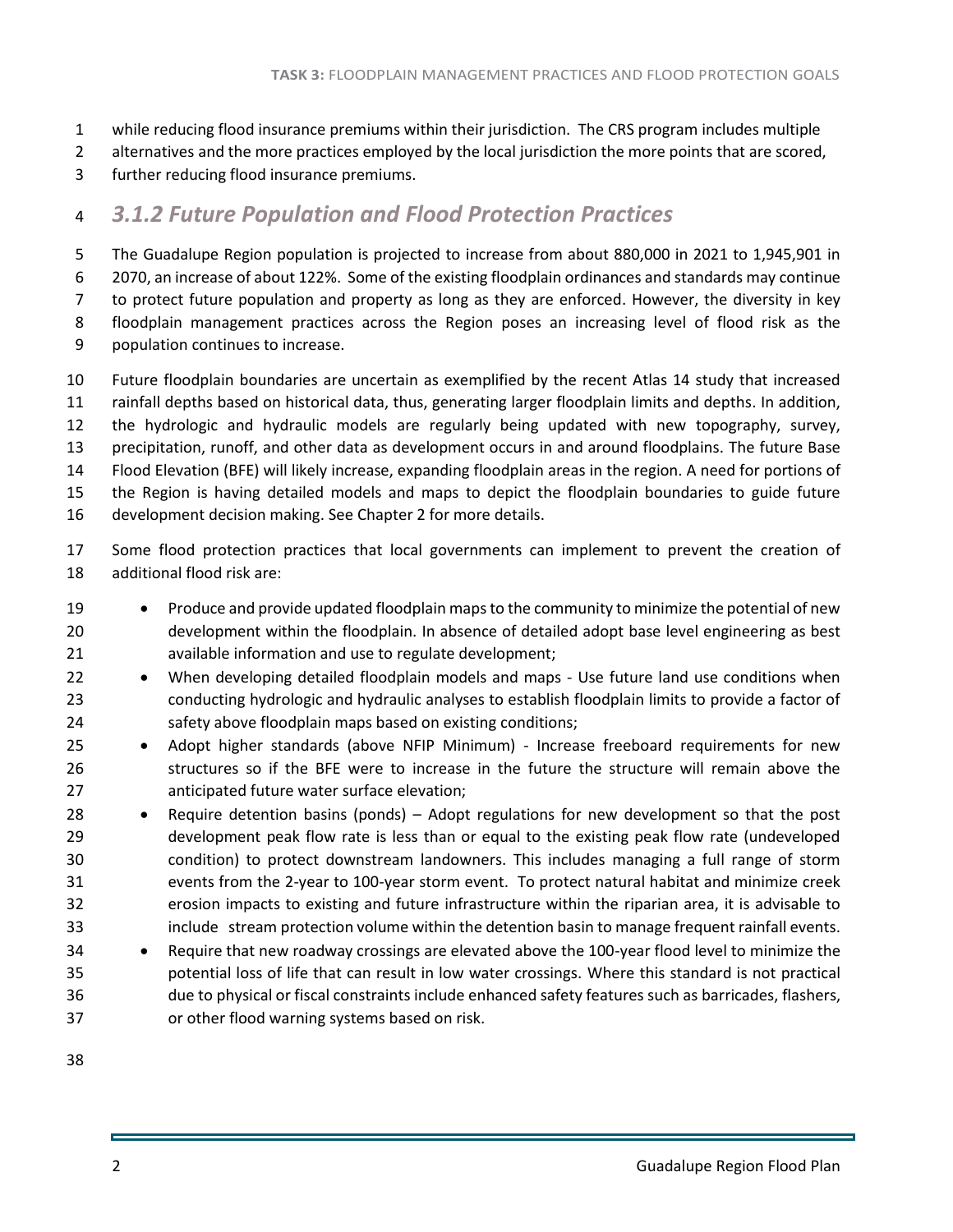## <sup>1</sup> *3.1.3 Consideration of Recommendation or Adoption of Minimum*  <sup>2</sup> *Floodplain Management Practices*

 The Guadalupe RFPG may recommend or adopt consistent minimum floodplain management standards and land use practices for the entire Region. Recommended practices encourage entities with flood control responsibilities to establish minimum floodplain management standards over the next several years, whereas the adoption of minimum standards requires entities to have adopted the minimum standards before their FMEs, FMSs and FMPs could be considered for potential inclusion in the regional flood plan. **The RFPG chose to recommend and not adopt minimum standards for this planning cycle.**

- 9 This topic was introduced at the August 4, 2021 RFPG meeting. During the public meeting, an interactive
- 10 web-based polling session was conducted to start gathering feedback from the RFPG and members of the
- 11 community with regards to the following topics:
- 12 Main flooding concerns
- 13 Issues that were considered the main impediments to effective floodplain management
- 14 Recommending or adopting minimum standards for all entities within the Region
- 15 Types of minimum standards to be considered
- 16 Most important outcomes of the Regional Flood Planning effort
- 17 In general, the RFPG and public attendees recommended the following **potential management practices**:

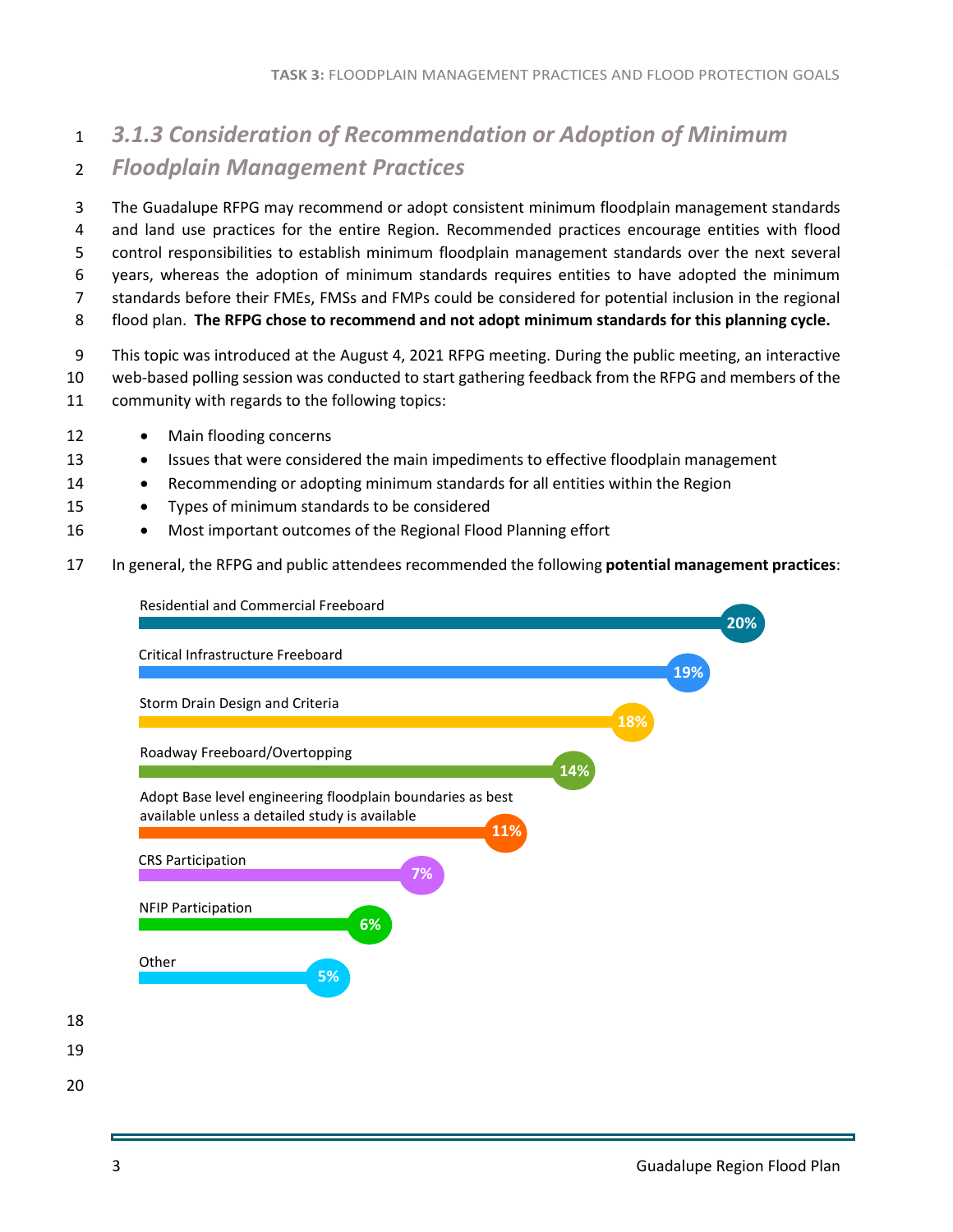- 1 The attendees also provided input on the **desired outcomes for a successful regional flood plan** and noted
- 2 below:



3

- 4 In subsequent RFPG meetings on September 8, 2021 and October 5, 2021, the RFPG further discussed and
- 5 evaluated floodplain management recommendations and goals. Through this process, the RFPG refined
- 6 their **flood mitigation practices** and they are noted below in priority order:

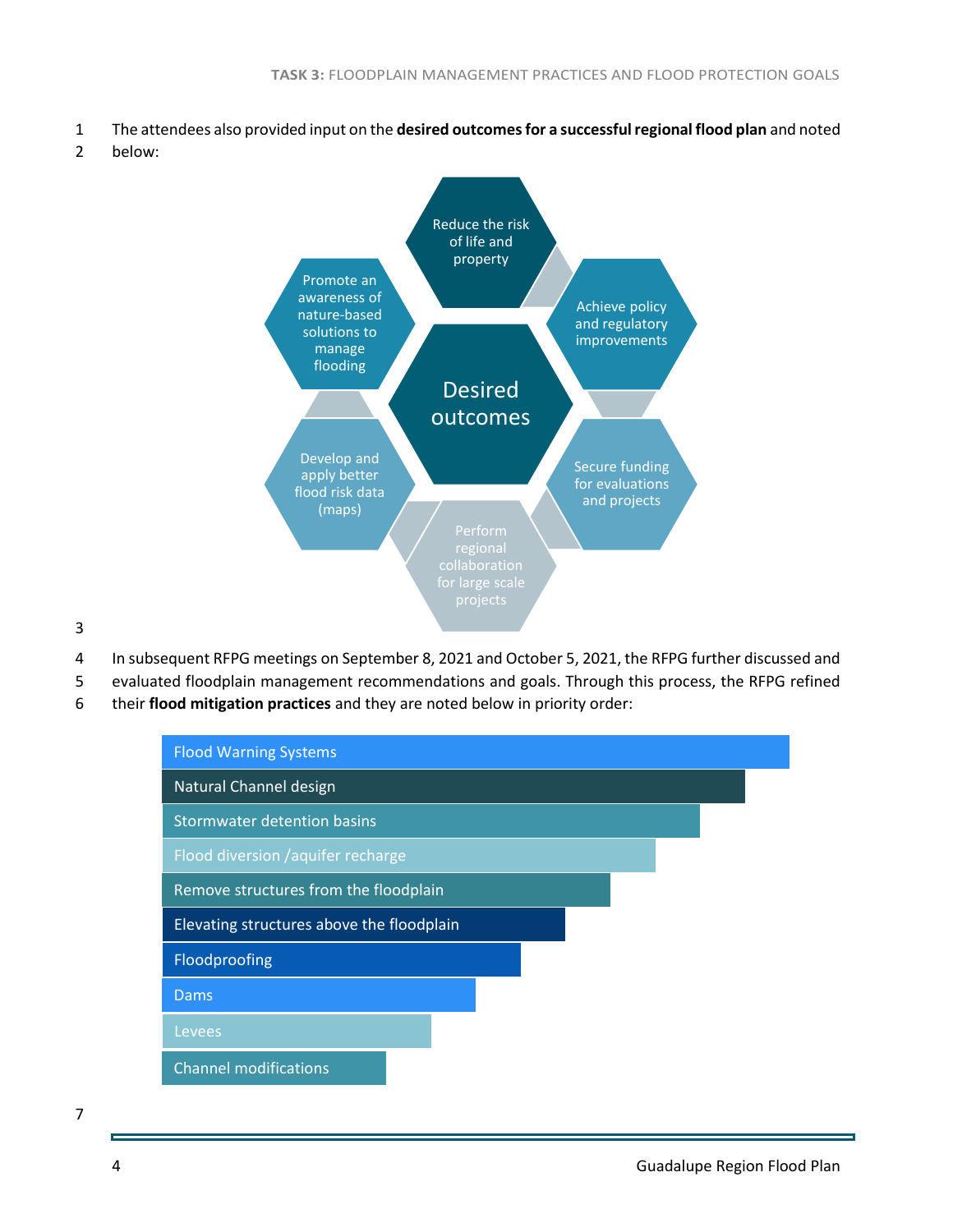1 The RFPG recommended **flood prevention practices** in priority order are:



2

3 **Primary flooding concerns** were noted as:

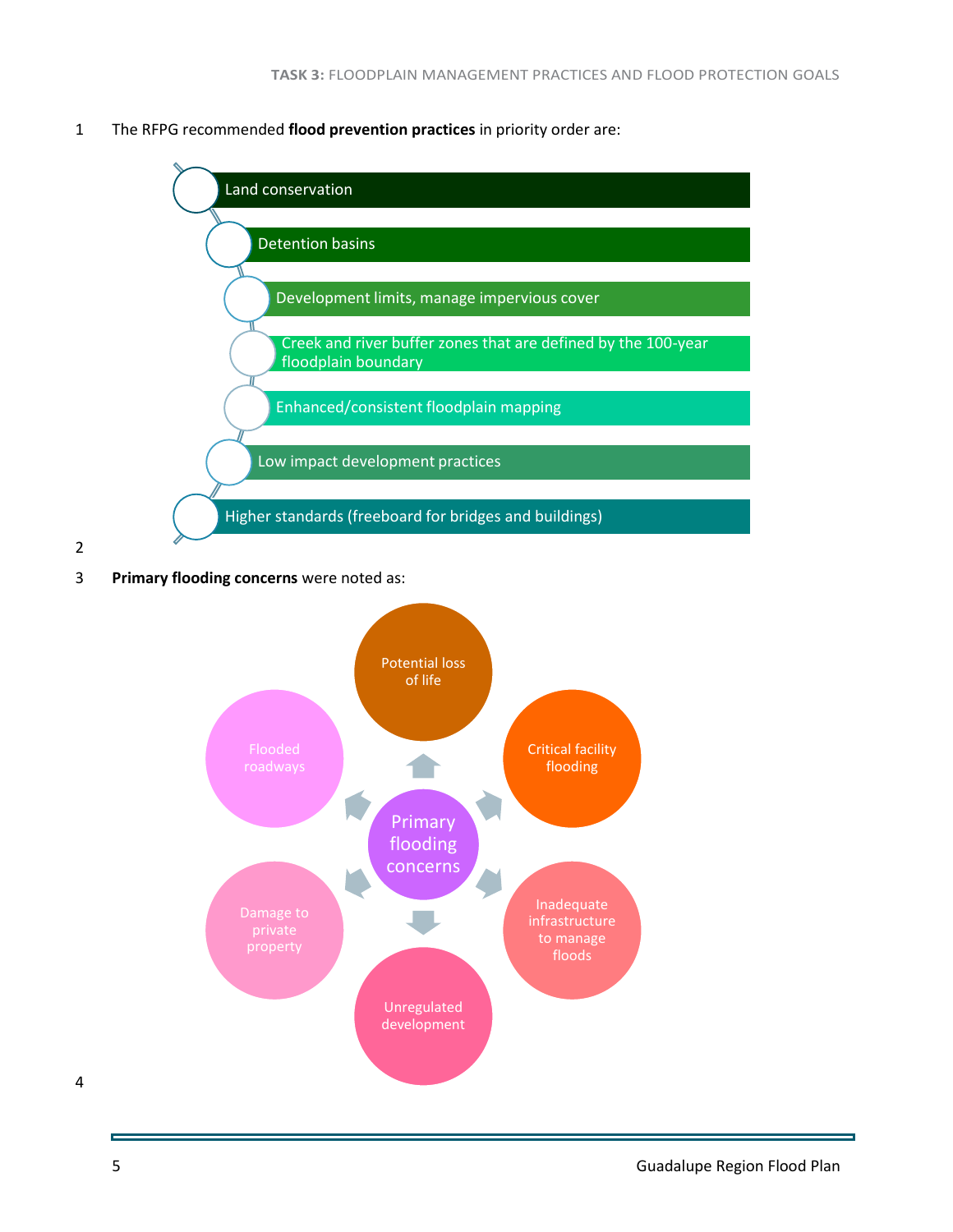**Primary impediments to effective floodplain management** were described as:



- Another aspect of RFPG planning process included considering whether to recommend varying standards across the Region due to significant differences in topography, soils, land use, and storm events. For example, it is understood that while flash flooding is more prevalent in the western (Hill Country) portion of the watershed the lower basin experiences longer duration flooding at a lower velocity. At this time, the RFPG did not recommend different floodplain management practices for the varying regions yet encourages local governments to adopt higher standards and consider CRS participation including measures that are appropriate for their ecoregion.
- The above recommended practices are encouraged by the RFPG for this planning cycle for consideration by local entities within the Region. It is understood that modifying floodplain management practices takes time through the local government political processes and this item can be updated during the next planning cycle. These recommendations were compiled in parallel with the flood mitigation and floodplain management goals developed as part of Task 3.2. Therefore, the recommendations also reflect the vision and objectives that were captured in the goals for the Region. Finally, to address the diversity in floodplain management and protection and link with the above practices, the RFPG prepared a list of legislative, administrative, and regulatory recommendations that are included in Chapter 8.
- Table 6 below summarizes existing floodplain management regulations for the cities and counties in Region 11.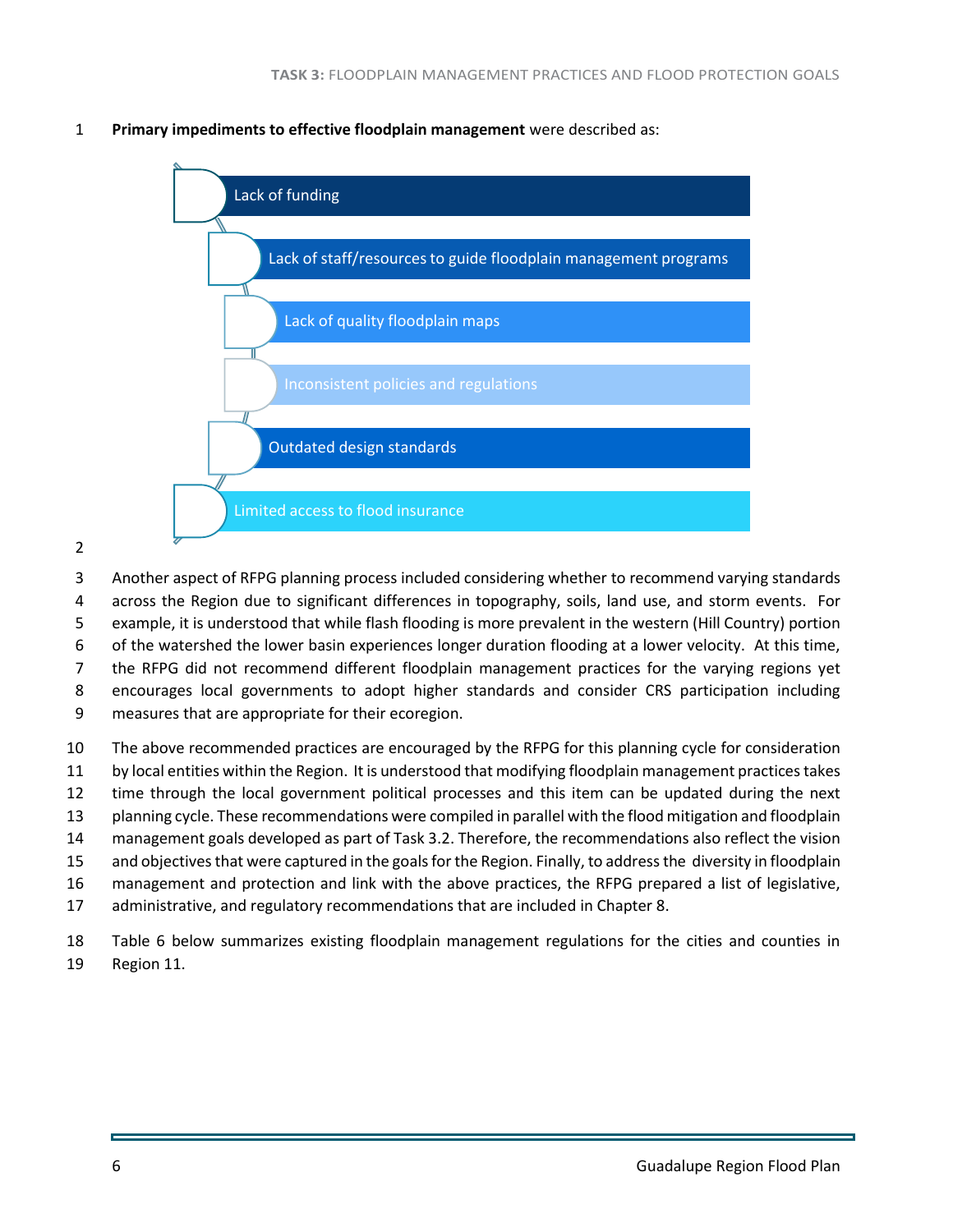|                                | <b>Contact</b>                                                                                                                                                                            | <b>Notes</b> |
|--------------------------------|-------------------------------------------------------------------------------------------------------------------------------------------------------------------------------------------|--------------|
|                                |                                                                                                                                                                                           |              |
| a                              |                                                                                                                                                                                           |              |
|                                | Abram Barker<br><b>Bastrop County Floodplain</b><br>Administrator,<br>512-581-7159                                                                                                        |              |
| $\overline{1}$<br>f            |                                                                                                                                                                                           |              |
|                                |                                                                                                                                                                                           |              |
| $\overline{0}$                 |                                                                                                                                                                                           |              |
| 'n                             |                                                                                                                                                                                           |              |
| $\overline{\phantom{a}}$<br>.p |                                                                                                                                                                                           |              |
| $\overline{ }$                 | Floodplain Manager: Amber<br>Hielscher,<br>Address: 151 N Washington St.,<br>Rm 307, La Grange, TX 78945,<br>Office Phone: (979) 968-6469,<br>Email: amber.hielscher@co.fay<br>ette.tx.us |              |
| วท                             |                                                                                                                                                                                           |              |
| 'S                             |                                                                                                                                                                                           |              |
| СS                             |                                                                                                                                                                                           |              |
| or                             |                                                                                                                                                                                           |              |
|                                |                                                                                                                                                                                           |              |

#### <span id="page-7-0"></span>*Table 6: Existing Floodplain Management Practices*

| <b>Entity A</b> | <b>Floodplain</b><br>management<br>regulations<br>(Yes/No/<br>Unknown) A | <b>Adopted</b><br>minimum<br>regulations<br>pursuant to<br><b>Texas Water</b><br>Code<br><b>Section</b><br>16.3145?<br>(Yes/No) A | <b>NFIP</b><br>Participant<br>(Yes/No) A | <b>Community</b><br><b>Rating</b><br><b>System</b><br>Participant<br>(Yes/No) If<br>Yes, CRS<br>Level is<br>indicated | <b>Higher</b><br><b>Standards</b><br>adopted<br>$(Yes/No)^B$ | <b>Floodplain</b><br><b>Management</b><br><b>Practices</b><br>(Strong/Mod<br>erate/Low/N<br>one) <sup>B</sup> | <b>Level of</b><br>enforcement<br>of practices<br>(High/<br>Moderate/<br>Low/ None)<br>B,C | <b>Existing</b><br>Stormwater<br>or Drainage<br>Fee (Yes/<br>$No)$ <sup>B</sup> | <b>Web Link to</b><br>entity<br>regulations <sup>B</sup>                                                          |
|-----------------|--------------------------------------------------------------------------|-----------------------------------------------------------------------------------------------------------------------------------|------------------------------------------|-----------------------------------------------------------------------------------------------------------------------|--------------------------------------------------------------|---------------------------------------------------------------------------------------------------------------|--------------------------------------------------------------------------------------------|---------------------------------------------------------------------------------|-------------------------------------------------------------------------------------------------------------------|
| County:         |                                                                          |                                                                                                                                   |                                          |                                                                                                                       |                                                              |                                                                                                               |                                                                                            |                                                                                 |                                                                                                                   |
| Bandera         | Yes                                                                      | Yes                                                                                                                               | Yes                                      | No                                                                                                                    | UK                                                           |                                                                                                               |                                                                                            |                                                                                 | https://www.banderacounty.org/documents/Bandera<br>%20County%20Flood%20Order.pdf                                  |
| Bastrop         | Yes                                                                      | Yes                                                                                                                               | Yes                                      | $Yes - 8$                                                                                                             | Yes                                                          |                                                                                                               |                                                                                            |                                                                                 | https://www.co.bastrop.tx.us/page/dsen.floodplain                                                                 |
| Blanco          | Yes                                                                      | Yes                                                                                                                               | Yes                                      | No                                                                                                                    | UK                                                           |                                                                                                               |                                                                                            |                                                                                 | http://www.co.blanco.tx.us/upload/page/3972/docs/<br>$5 - 28 -$<br>19%20Blanco%20Subdivision%20%20Regulations.pdf |
| Caldwell        | Yes                                                                      | Yes                                                                                                                               | Yes                                      | No                                                                                                                    | UK                                                           |                                                                                                               |                                                                                            |                                                                                 | https://www.capcog.org/wp-<br>content/uploads/2019/10/2012-Flood-Damage-<br>Prevention-Ordinance.pdf              |
| Calhoun         | Yes                                                                      | Yes                                                                                                                               | Yes                                      | No                                                                                                                    | Yes                                                          |                                                                                                               |                                                                                            |                                                                                 | http://www.calhouncotx.org/Floodplain%20Order%20<br>9-25-14%20Original%20with%20signatures.pdf                    |
| Comal           | Yes                                                                      | Yes                                                                                                                               | Yes                                      | No                                                                                                                    | Yes                                                          |                                                                                                               |                                                                                            |                                                                                 | https://cceo.org/flood/documents/Flood_Damage_Pr<br>evention_Order.pdf                                            |
| DeWitt          | Yes                                                                      | Yes                                                                                                                               | Yes                                      | No                                                                                                                    | UK                                                           |                                                                                                               |                                                                                            |                                                                                 | http://www.co.dewitt.tx.us/upload/page/1604/docs/<br>DeWitt_Co_Flood_Damage_Court_Order_60.3xdx[1].p<br>df        |
| Fayette         | Yes                                                                      | Yes                                                                                                                               | Yes                                      | No                                                                                                                    | New<br>ordinances<br>being<br>proposed                       |                                                                                                               |                                                                                            |                                                                                 | https://www.capcog.org/wp-<br>content/uploads/2019/10/Flood-Damage-Prevention-<br>Regulations.pdf                 |
| Gillespie       | Yes                                                                      | No                                                                                                                                | Yes                                      | No                                                                                                                    | No                                                           |                                                                                                               |                                                                                            |                                                                                 | https://www.twdb.texas.gov/publications/reports/con<br>tracted_reports/doc/93483369a.pdf                          |
| Goliad          | Yes                                                                      | No                                                                                                                                | Yes                                      | No                                                                                                                    | UK                                                           |                                                                                                               |                                                                                            |                                                                                 | http://www.co.goliad.tx.us/upload/page/2538/docs/S<br>ubdivision Regulations 04-08 10-11[1].pdf                   |
| Gonzales        | Yes                                                                      | Yes                                                                                                                               | Yes                                      | No                                                                                                                    | UK                                                           |                                                                                                               |                                                                                            |                                                                                 | http://www.co.gonzales.tx.us/upload/page/2427/docs<br>/Permits/Floodplain%20Order.pdf                             |
| Guadalupe       | Yes                                                                      | Yes                                                                                                                               | Yes                                      | $Yes - 8$                                                                                                             | Yes                                                          |                                                                                                               |                                                                                            |                                                                                 | http://www.co.guadalupe.tx.us/eh/pdfs/floodplain_or<br>der.pdf                                                    |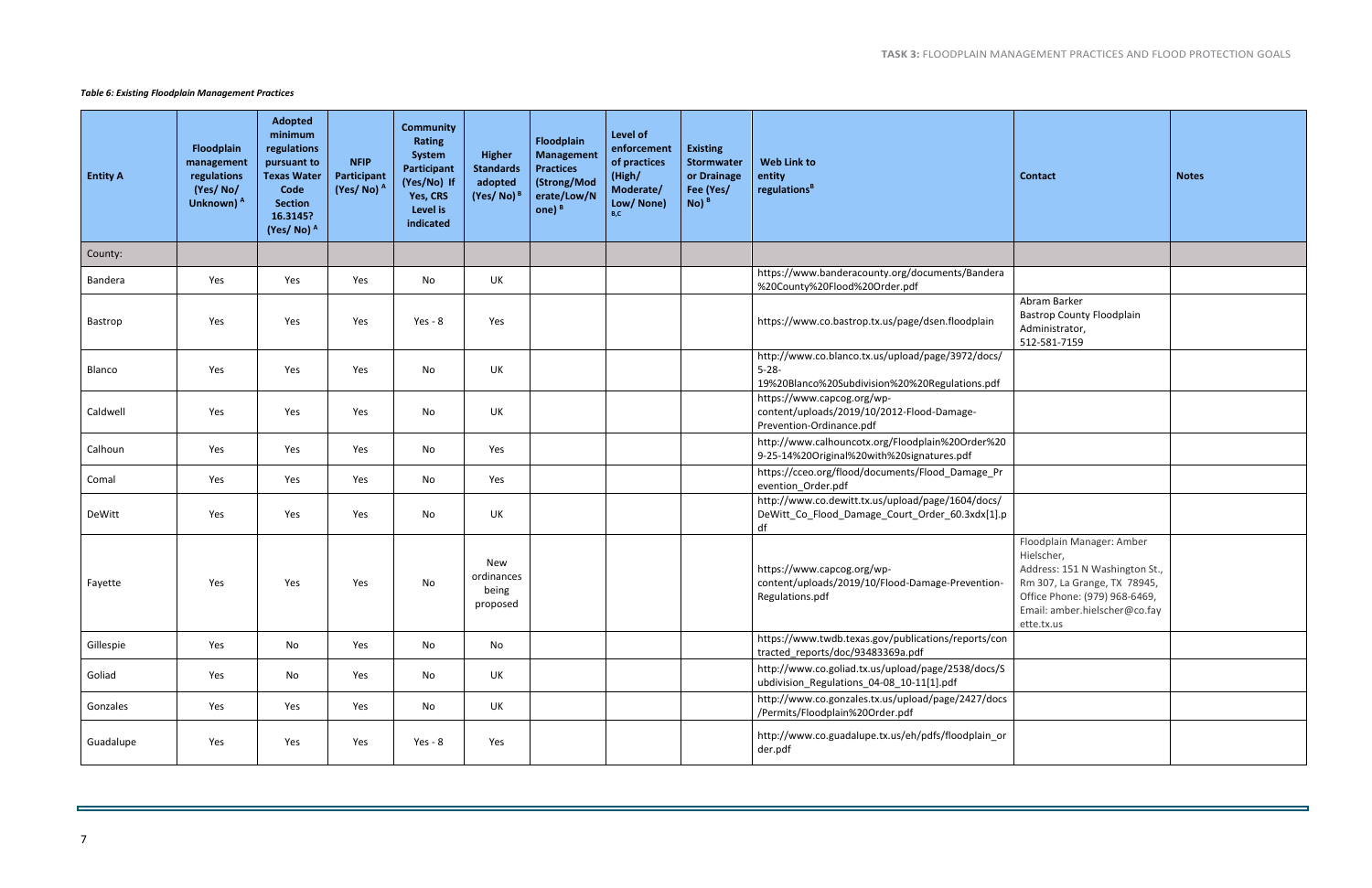| <b>Contact</b> | <b>Notes</b> |
|----------------|--------------|
|                |              |
| $\blacksquare$ |              |
|                |              |
|                |              |
|                |              |
|                |              |
|                |              |
|                |              |
|                |              |
|                |              |
|                |              |
|                |              |
|                |              |
|                |              |
|                |              |
|                |              |
|                | Small town   |
|                |              |
|                |              |

| <b>Entity A</b> | Floodplain<br>management<br>regulations<br>(Yes/No/<br>Unknown) A | <b>Adopted</b><br>minimum<br>regulations<br>pursuant to<br><b>Texas Water</b><br>Code<br><b>Section</b><br>16.3145?<br>(Yes/No) A | <b>NFIP</b><br>Participant<br>(Yes/No) <sup>A</sup> | <b>Community</b><br>Rating<br>System<br>Participant<br>(Yes/No) If<br>Yes, CRS<br>Level is<br>indicated | Higher<br><b>Standards</b><br>adopted<br>(Yes/No) <sup>B</sup> | Floodplain<br><b>Management</b><br><b>Practices</b><br>(Strong/Mod<br>erate/Low/N<br>one) $B$ | <b>Level of</b><br>enforcement<br>of practices<br>(High/<br>Moderate/<br>Low/None)<br>B,C | <b>Existing</b><br>Stormwater<br>or Drainage<br>Fee (Yes/<br>$No)$ <sup>B</sup> | <b>Web Link to</b><br>entity<br>regulations <sup>B</sup>                                                                            | <b>Contact</b> | <b>Notes</b> |
|-----------------|-------------------------------------------------------------------|-----------------------------------------------------------------------------------------------------------------------------------|-----------------------------------------------------|---------------------------------------------------------------------------------------------------------|----------------------------------------------------------------|-----------------------------------------------------------------------------------------------|-------------------------------------------------------------------------------------------|---------------------------------------------------------------------------------|-------------------------------------------------------------------------------------------------------------------------------------|----------------|--------------|
| Hays            | Yes                                                               | Yes                                                                                                                               | Yes                                                 | No                                                                                                      | Yes                                                            |                                                                                               |                                                                                           |                                                                                 | https://hayscountytx.com/download/departments/de<br>velopment services/regulations/2017-Hays-County-<br>Development-Regulations.pdf |                |              |
| Karnes          | Yes                                                               | Yes                                                                                                                               | Yes                                                 | No                                                                                                      | UK                                                             |                                                                                               |                                                                                           |                                                                                 | http://www.co.karnes.tx.us/upload/page/1027/docs/F<br>inancials/Karnes%20County%20Subdivision.pdf                                   |                |              |
| Kendall         | Yes                                                               | Yes                                                                                                                               | Yes                                                 | No                                                                                                      | Yes                                                            |                                                                                               |                                                                                           |                                                                                 | https://www.co.kendall.tx.us/upload/page/0069/docs<br>/Kendall%20County%20Engineering%20and%20Devel<br>opment%20Fee%20Schedule.pdf  |                |              |
| Kerr            | Yes                                                               | Yes                                                                                                                               | Yes                                                 | No                                                                                                      | UK                                                             |                                                                                               |                                                                                           |                                                                                 | http://www.co.kerr.tx.us/engineer/Flood_Damage_Pr<br>evention_Order_37967_02.24.2020.pdf                                            |                |              |
| Lavaca          | Yes                                                               | Yes                                                                                                                               | Yes                                                 | No                                                                                                      | UK                                                             |                                                                                               |                                                                                           |                                                                                 | https://www.co.lavaca.tx.us/upload/page/2457/Check<br>%20List%20Subdivision%20PDF.pdf                                               |                |              |
| Real            | Yes                                                               | Yes                                                                                                                               | Yes                                                 | No                                                                                                      | UK                                                             |                                                                                               |                                                                                           |                                                                                 | https://library.municode.com/tx/sugar_land/codes/la<br>nd_development_code?nodeId=CH8FLDARERE                                       |                |              |
| Refugio         | Yes                                                               | Yes                                                                                                                               | Yes                                                 | No                                                                                                      | Yes                                                            |                                                                                               |                                                                                           |                                                                                 | http://www.co.refugio.tx.us/upload/page/8757/2019/<br>Subdivision%20Regulations.pdf                                                 |                |              |
| Travis          | Yes                                                               | No                                                                                                                                | Yes                                                 | No                                                                                                      | Yes                                                            |                                                                                               |                                                                                           |                                                                                 | https://library.municode.com/tx/austin/codes/code_o<br>f_ordinances?nodeId=TIT30AUTRCOSURE_CH30-4DR                                 |                |              |
| Victoria        | Yes                                                               | Yes                                                                                                                               | Yes                                                 | No                                                                                                      | Yes                                                            |                                                                                               |                                                                                           |                                                                                 | https://library.municode.com/tx/victoria/codes/code_<br>of_ordinances?nodeId=CICO_CH9.5FLDAPR                                       |                |              |
| Wilson          | Yes                                                               | Yes                                                                                                                               | Yes                                                 | No                                                                                                      | Yes                                                            |                                                                                               |                                                                                           |                                                                                 | http://www.co.wilson.tx.us/upload/page/2300/docs/<br>Dawn/Ordinances/WC_Flood_Order_Final_10272010.<br>pdf                          |                |              |
| Community:      |                                                                   |                                                                                                                                   |                                                     |                                                                                                         |                                                                |                                                                                               |                                                                                           |                                                                                 |                                                                                                                                     |                |              |
| Blanco          | Yes                                                               | Yes                                                                                                                               | Yes                                                 | No                                                                                                      | UK                                                             |                                                                                               |                                                                                           |                                                                                 | https://www.cityofblanco.com/masterplan/summary                                                                                     |                |              |
| Boerne          | Yes                                                               | Yes                                                                                                                               | Yes                                                 | No                                                                                                      | UK                                                             |                                                                                               |                                                                                           |                                                                                 | https://www.ci.boerne.tx.us/DocumentCenter/View/1<br>4583/FloodDamagePreventionOrd2020-20                                           |                |              |
| Buda            | Yes                                                               | Yes                                                                                                                               | Yes                                                 | No                                                                                                      | Yes                                                            |                                                                                               |                                                                                           |                                                                                 | https://www.ci.buda.tx.us/DocumentCenter/View/57<br>45/Unified-Development-Code---Oct-2017?bidId=                                   |                |              |
| Bulverde        | Yes                                                               | No                                                                                                                                | Yes                                                 | No                                                                                                      | Yes                                                            |                                                                                               |                                                                                           |                                                                                 | http://www.bulverdetx.gov/documentcenter/view/26<br>97                                                                              |                |              |
| Cilbolo         | Yes                                                               | Yes                                                                                                                               | Yes                                                 | No                                                                                                      | UK                                                             |                                                                                               |                                                                                           |                                                                                 | https://library.municode.com/tx/cibolo/codes/code_o<br>f ordinances?nodeld=PTIICOOR CH30FL                                          |                |              |
| Creedmoor       | No                                                                | No                                                                                                                                | Yes                                                 | No                                                                                                      | UK                                                             |                                                                                               |                                                                                           |                                                                                 | N/A                                                                                                                                 |                | Small town   |
| Cuero           | Yes                                                               | Yes                                                                                                                               | Yes                                                 | No                                                                                                      | Yes                                                            |                                                                                               |                                                                                           |                                                                                 | https://z2.franklinlegal.net/franklin/Z2Browser2.html?<br>showset=cueroset                                                          |                |              |
| Flatonia        | Yes                                                               | No                                                                                                                                | Yes                                                 | No                                                                                                      | UK                                                             |                                                                                               |                                                                                           |                                                                                 | https://z2.franklinlegal.net/franklin/Z2Browser2.html?<br>showset=flatoniaset                                                       |                |              |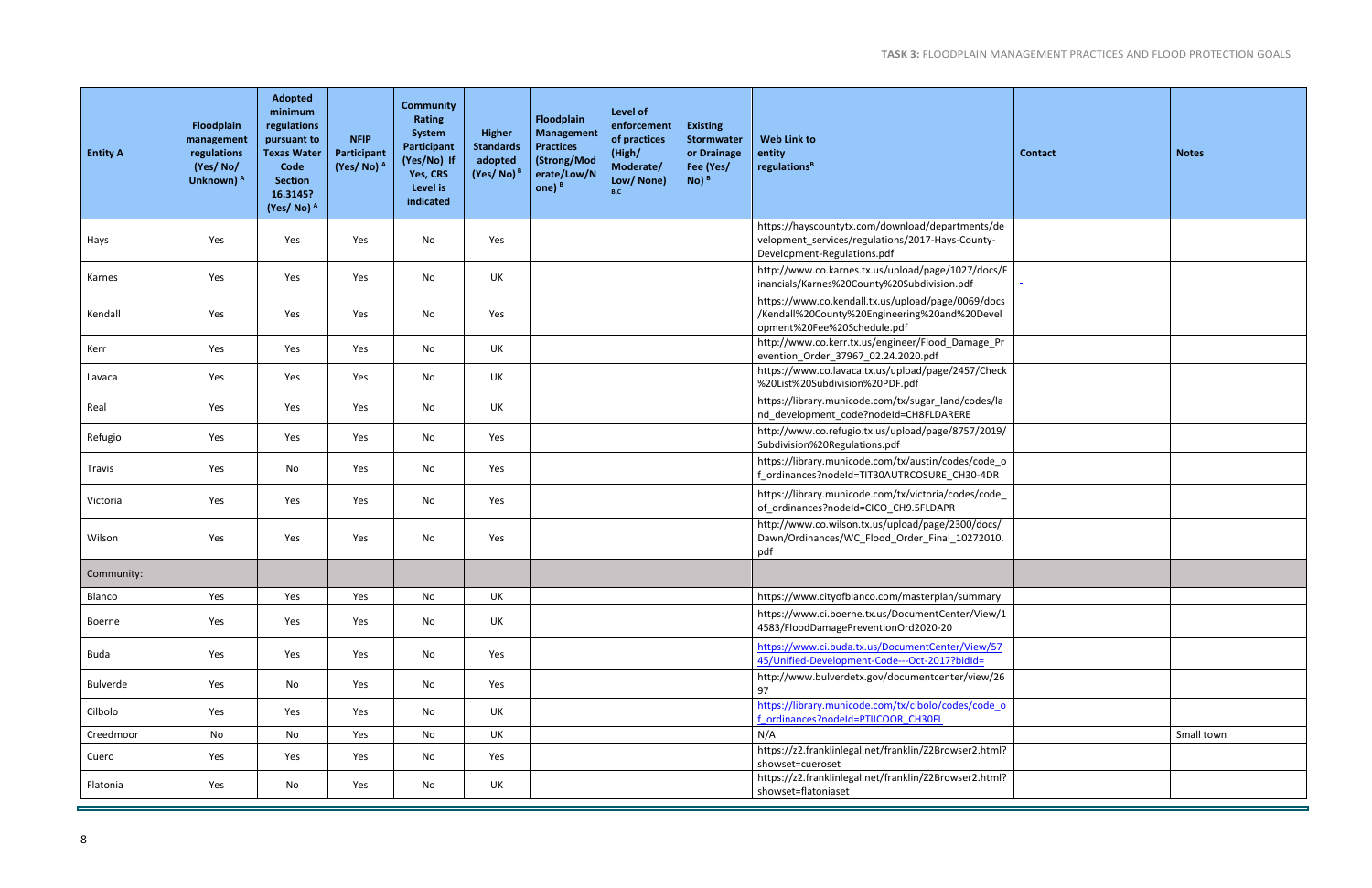| <b>Contact</b>               | <b>Notes</b> |
|------------------------------|--------------|
|                              |              |
|                              |              |
|                              |              |
|                              |              |
|                              |              |
|                              |              |
|                              |              |
|                              |              |
|                              |              |
|                              | Small town   |
| Alfredo Vallejo 512-243-1775 | Small town   |
|                              |              |
|                              |              |
|                              | Small town   |
|                              |              |
|                              |              |
|                              |              |
|                              |              |
|                              | Small town   |
|                              |              |
|                              | Small town   |

| <b>Entity A</b>      | Floodplain<br>management<br>regulations<br>(Yes/No/<br>Unknown) A | <b>Adopted</b><br>minimum<br>regulations<br>pursuant to<br><b>Texas Water</b><br>Code<br><b>Section</b><br>16.3145?<br>(Yes/No) A | <b>NFIP</b><br>Participant<br>(Yes/No) <sup>A</sup> | <b>Community</b><br>Rating<br>System<br>Participant<br>(Yes/No) If<br>Yes, CRS<br>Level is<br>indicated | Higher<br><b>Standards</b><br>adopted<br>(Yes/No) <sup>B</sup> | Floodplain<br><b>Management</b><br><b>Practices</b><br>(Strong/Mod<br>erate/Low/N<br>one) $B$ | Level of<br>enforcement<br>of practices<br>(High/<br>Moderate/<br>Low/ None)<br>B,C | <b>Existing</b><br><b>Stormwater</b><br>or Drainage<br>Fee (Yes/<br>$No)$ <sup>B</sup> | <b>Web Link to</b><br>entity<br>regulations <sup>B</sup>                                                                    | <b>Contact</b>               | <b>Notes</b> |
|----------------------|-------------------------------------------------------------------|-----------------------------------------------------------------------------------------------------------------------------------|-----------------------------------------------------|---------------------------------------------------------------------------------------------------------|----------------------------------------------------------------|-----------------------------------------------------------------------------------------------|-------------------------------------------------------------------------------------|----------------------------------------------------------------------------------------|-----------------------------------------------------------------------------------------------------------------------------|------------------------------|--------------|
| Garden Ridge         | Yes                                                               | Yes                                                                                                                               | Yes                                                 | No                                                                                                      | UK                                                             |                                                                                               |                                                                                     |                                                                                        | https://www.ci.garden-ridge.tx.us/313/List-of-<br>Ordinances                                                                |                              |              |
| Gonzales             | Yes                                                               | Yes                                                                                                                               | Yes                                                 | No                                                                                                      | UK                                                             |                                                                                               |                                                                                     |                                                                                        | https://z2.franklinlegal.net/franklin/Z2Browser2.html?<br>showset=gonzalesset                                               |                              |              |
| Ingram               | Yes                                                               | Yes                                                                                                                               | Yes                                                 | No                                                                                                      | UK                                                             |                                                                                               |                                                                                     |                                                                                        | https://z2.franklinlegal.net/franklin/Z2Browser2.html?<br>showset=ingramset                                                 |                              |              |
| Kerrville            | Yes                                                               | Yes                                                                                                                               | Yes                                                 | No                                                                                                      | Yes                                                            |                                                                                               |                                                                                     |                                                                                        | https://library.municode.com/tx/kerrville/codes/code<br>of ordinances                                                       |                              |              |
| Kyle                 | Yes                                                               | No                                                                                                                                | Yes                                                 | No                                                                                                      | UK                                                             |                                                                                               |                                                                                     |                                                                                        | https://library.municode.com/tx/kyle/codes/code of<br>ordinances                                                            |                              |              |
| Lockhart             | Yes                                                               | Yes                                                                                                                               | Yes                                                 | No                                                                                                      | UK                                                             |                                                                                               |                                                                                     |                                                                                        | https://library.municode.com/tx/lockhart/codes/code<br>_of_ordinances?nodeId=PTIICOOR_CH22FL                                |                              |              |
| Luling               | Yes                                                               | Yes                                                                                                                               | Yes                                                 | No                                                                                                      | UK                                                             |                                                                                               |                                                                                     |                                                                                        | https://library.municode.com/tx/luling/codes/code of<br>ordinances                                                          |                              |              |
| Marion               | Yes                                                               | Yes                                                                                                                               | Yes                                                 | No                                                                                                      | UK                                                             |                                                                                               |                                                                                     |                                                                                        | https://www.cityofmariontx.org/government/forms<br>documents.php#outer-13                                                   |                              |              |
| Martindale           | Yes                                                               | Yes                                                                                                                               | Yes                                                 | No                                                                                                      | Yes                                                            |                                                                                               |                                                                                     |                                                                                        | https://codelibrary.amlegal.com/codes/martindale/lat<br>est/martindale_tx/0-0-0-2122                                        |                              |              |
| <b>Mountain City</b> | No                                                                | No                                                                                                                                | Yes                                                 | No                                                                                                      | UK                                                             |                                                                                               |                                                                                     |                                                                                        | https://mountaincitytx.com/mountain-city-water-<br>utility-2020-ccr/                                                        |                              | Small town   |
| <b>Mustang Ridge</b> | No                                                                | No                                                                                                                                | Yes                                                 | No                                                                                                      | UK                                                             |                                                                                               |                                                                                     |                                                                                        | N/A                                                                                                                         | Alfredo Vallejo 512-243-1775 | Small town   |
| New Braunfels        | Yes                                                               | Yes                                                                                                                               | Yes                                                 | $Yes - 8$                                                                                               | Yes                                                            |                                                                                               |                                                                                     |                                                                                        | https://www.nbtexas.org/DocumentView.aspx?DID=1<br>848                                                                      |                              |              |
| Niederwald           | Yes                                                               | No                                                                                                                                | Yes                                                 | $Yes - 8$                                                                                               | UK                                                             |                                                                                               |                                                                                     |                                                                                        | http://cityofniederwald.org/sites/default/files/SITE-<br>DEVELOPMENT-ORDINANCE.pdf                                          |                              |              |
| Nixon                | Yes                                                               | No                                                                                                                                | Yes                                                 | No                                                                                                      | UK                                                             |                                                                                               |                                                                                     |                                                                                        | https://nixon.texas.gov/notice-category/ordinances/                                                                         |                              |              |
| Nordheim             | No                                                                | No                                                                                                                                | No                                                  | No                                                                                                      | UK                                                             |                                                                                               |                                                                                     |                                                                                        | N/A                                                                                                                         |                              | Small town   |
| San Marcos           | Yes                                                               | Yes                                                                                                                               | Yes                                                 | $Yes - 7$                                                                                               | Yes                                                            |                                                                                               |                                                                                     |                                                                                        | https://library.municode.com/tx/san_marcos/codes/c<br>ode_of_ordinances?nodeId=SPAGEOR_CH39FLDAPR                           |                              |              |
| Schertz              | Yes                                                               | Yes                                                                                                                               | Yes                                                 | No                                                                                                      | Yes                                                            |                                                                                               |                                                                                     |                                                                                        | https://library.municode.com/tx/schertz/codes/unifie<br>d_development_code?nodeId=SCUNDECO_ART13LADI<br>ACDR_S21.13.3FLDAPR |                              |              |
| Seguin               | Yes                                                               | Yes                                                                                                                               | Yes                                                 | No                                                                                                      | Yes                                                            |                                                                                               |                                                                                     |                                                                                        | https://library.municode.com/tx/seguin/codes/code_<br>of_ordinances?nodeId=PTIICOOR_CH54FL                                  |                              |              |
| Smiley               | No                                                                | No                                                                                                                                | Yes                                                 | No                                                                                                      | UK                                                             |                                                                                               |                                                                                     |                                                                                        | N/A                                                                                                                         |                              | Small town   |
| Spring Branch        | Yes                                                               | Yes                                                                                                                               | Yes                                                 | No                                                                                                      | UK                                                             |                                                                                               |                                                                                     |                                                                                        | https://cceo.org/flood/documents/Spring_Branch_Flo<br>od_Damage_Prevention_Ordinance_Interlocal.pdf                         |                              |              |
| Staples              | No                                                                | No                                                                                                                                | Yes                                                 | No                                                                                                      | UK                                                             |                                                                                               |                                                                                     |                                                                                        | N/A                                                                                                                         |                              | Small town   |
|                      |                                                                   |                                                                                                                                   |                                                     |                                                                                                         |                                                                |                                                                                               |                                                                                     |                                                                                        |                                                                                                                             |                              |              |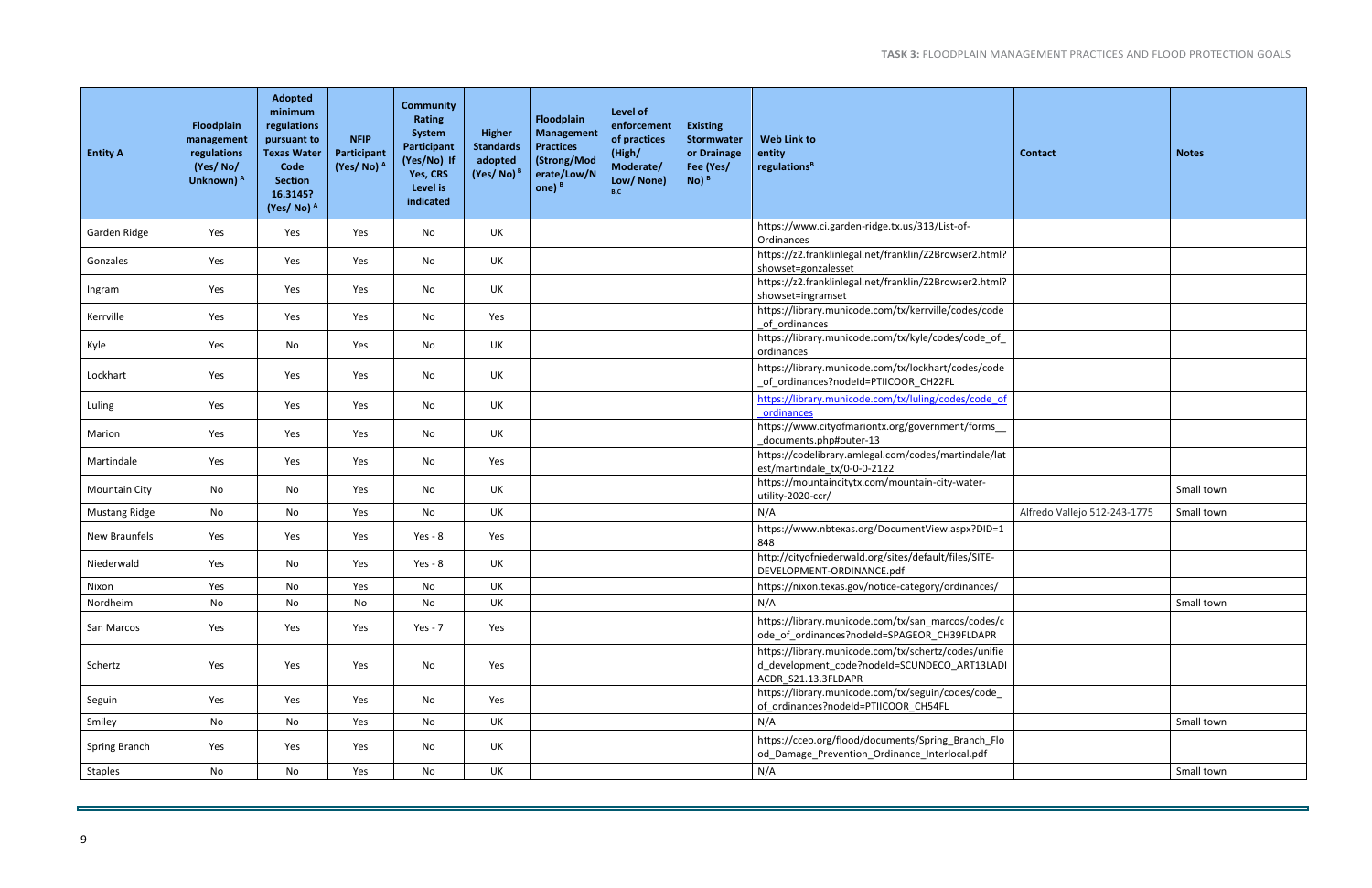| <b>Entity A</b>                                                                      | Floodplain<br>management<br>regulations<br>(Yes/No/<br>Unknown) <sup>A</sup> | Adopted<br>minimum<br>regulations<br>pursuant to<br><b>Texas Water</b><br>Code<br><b>Section</b><br>16.3145?<br>(Yes/No) A | <b>NFIP</b><br>Participant<br>(Yes/No) <sup>A</sup> | <b>Community</b><br>Rating<br>System<br>Participant<br>(Yes/No) If<br>Yes, CRS<br>Level is<br>indicated | <b>Higher</b><br><b>Standards</b><br>adopted<br>$(Yes/No)^B$ | Floodplain<br><b>Management</b><br><b>Practices</b><br>(Strong/Mod<br>erate/Low/N<br>one) $B$ | Level of<br>enforcement<br>of practices<br>(High/<br>Moderate/<br>Low/ None)<br>B.C | <b>Existing</b><br>Stormwater<br>or Drainage<br>Fee (Yes/<br>$No)$ <sup>B</sup> | <b>Web Link to</b><br>entity<br>regulations <sup>B</sup>                                                                              | <b>Contact</b> | <b>Notes</b>                                                                                                                                                                           |
|--------------------------------------------------------------------------------------|------------------------------------------------------------------------------|----------------------------------------------------------------------------------------------------------------------------|-----------------------------------------------------|---------------------------------------------------------------------------------------------------------|--------------------------------------------------------------|-----------------------------------------------------------------------------------------------|-------------------------------------------------------------------------------------|---------------------------------------------------------------------------------|---------------------------------------------------------------------------------------------------------------------------------------|----------------|----------------------------------------------------------------------------------------------------------------------------------------------------------------------------------------|
| Uhland                                                                               | Yes                                                                          | Yes                                                                                                                        | Yes                                                 | No                                                                                                      | UK                                                           |                                                                                               |                                                                                     |                                                                                 | https://www.cityofuhland.com/wp-<br>content/uploads/2015/12/126-Flood-Damage-<br>Prevention-Ordinance.pdf                             |                |                                                                                                                                                                                        |
| Victoria                                                                             | Yes                                                                          | Yes                                                                                                                        | Yes                                                 | No                                                                                                      | Yes                                                          |                                                                                               |                                                                                     |                                                                                 | https://library.municode.com/tx/victoria/codes/code_<br>of_ordinances                                                                 |                |                                                                                                                                                                                        |
| Waelder                                                                              | No                                                                           | No                                                                                                                         | Yes                                                 | No                                                                                                      | UK                                                           |                                                                                               |                                                                                     |                                                                                 | N/A                                                                                                                                   |                |                                                                                                                                                                                        |
| Wimberley                                                                            | Yes                                                                          | Yes                                                                                                                        | Yes                                                 | No                                                                                                      | UK                                                           |                                                                                               |                                                                                     |                                                                                 | https://z2codes.franklinlegal.net/franklin/Z2Browser2.<br>html?showset=wimberleyset&collection=wimberley&<br>doccode=z2Code_z20000702 |                |                                                                                                                                                                                        |
| Woodcreek                                                                            | Yes                                                                          | Yes                                                                                                                        | Yes                                                 | No                                                                                                      | UK                                                           |                                                                                               |                                                                                     |                                                                                 | https://library.municode.com/tx/woodcreek/codes/co<br>de_of_ordinances                                                                |                |                                                                                                                                                                                        |
| Yorktown                                                                             | Yes                                                                          | Yes                                                                                                                        | Yes                                                 | No                                                                                                      | UK                                                           |                                                                                               |                                                                                     |                                                                                 | N/A                                                                                                                                   |                | Small town                                                                                                                                                                             |
| District:                                                                            |                                                                              |                                                                                                                            |                                                     |                                                                                                         |                                                              |                                                                                               |                                                                                     |                                                                                 |                                                                                                                                       |                |                                                                                                                                                                                        |
| <b>Bastrop County</b><br><b>Water Control</b><br>and Improvement<br>District (1,2,3) | Yes                                                                          | Yes                                                                                                                        | Yes                                                 |                                                                                                         | UK                                                           |                                                                                               |                                                                                     |                                                                                 | https://www14.tceq.texas.gov/iwud/dist/index.cfm?f<br>useaction=ListDistricts&COMMAND=LIST                                            |                | Drainage, flood control,<br>irrigation, navigation,<br>supply treated or retail<br>water, supply raw<br>(untreated) or wholesale<br>water                                              |
| Blanco<br>Pedernales<br>Groundwater<br>Conservation<br>District                      |                                                                              |                                                                                                                            |                                                     |                                                                                                         |                                                              |                                                                                               |                                                                                     |                                                                                 | https://www14.tceq.texas.gov/iwud/dist/index.cfm?f<br>useaction=ListDistricts&COMMAND=LIST                                            |                | Groundwater                                                                                                                                                                            |
| <b>Comal County</b><br>Water<br>Improvement<br>District (1, 1A)                      | Yes                                                                          |                                                                                                                            |                                                     |                                                                                                         |                                                              |                                                                                               |                                                                                     |                                                                                 | https://www14.tceq.texas.gov/iwud/dist/index.cfm?f<br>useaction=ListDistricts&COMMAND=LIST                                            |                | Drainage, flood control,<br>hydroelectric, irrigation,<br>navigation, supply treated<br>or retail wastewater,<br>supply raw (untreated) or<br>wholesale water,<br>wholesale wastewater |
| Dewitt Country<br><b>Drainage District</b>                                           | Yes                                                                          |                                                                                                                            |                                                     |                                                                                                         |                                                              |                                                                                               |                                                                                     |                                                                                 | https://www14.tceq.texas.gov/iwud/dist/index.cfm?f<br>useaction=ListDistricts&COMMAND=LIST                                            |                | Drainage, flood control                                                                                                                                                                |
| <b>Edwards Aquifer</b><br>Authority                                                  |                                                                              |                                                                                                                            |                                                     |                                                                                                         |                                                              |                                                                                               |                                                                                     |                                                                                 | https://www14.tceq.texas.gov/iwud/dist/index.cfm?f<br>useaction=ListDistricts&COMMAND=LIST                                            |                |                                                                                                                                                                                        |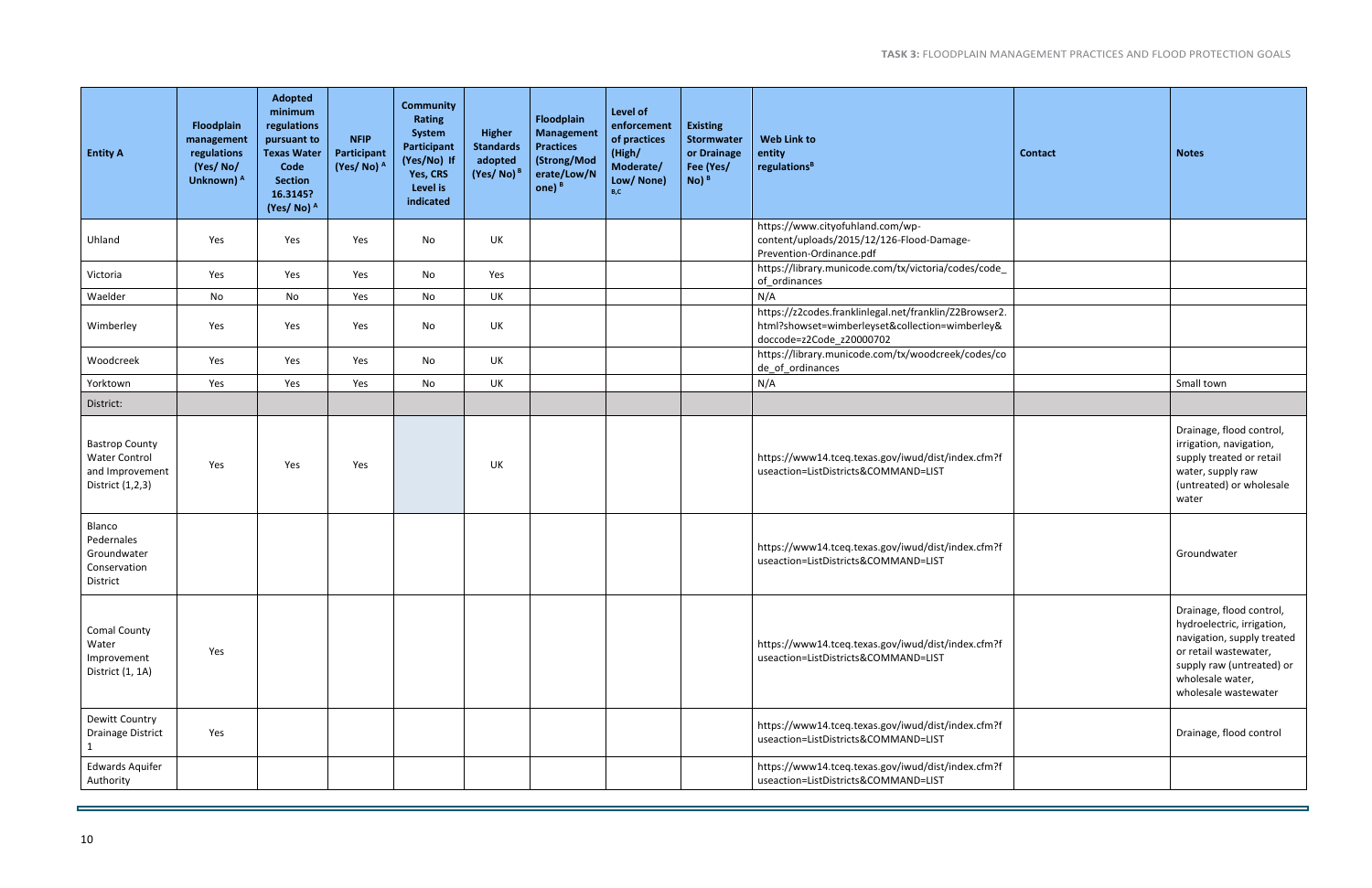| <b>Entity A</b>                                                         | Floodplain<br>management<br>regulations<br>(Yes/No/<br>Unknown) A | Adopted<br>minimum<br>regulations<br>pursuant to<br><b>Texas Water</b><br>Code<br><b>Section</b><br>16.3145?<br>(Yes/No) A | <b>NFIP</b><br>Participant<br>(Yes/No) A | <b>Community</b><br>Rating<br>System<br>Participant<br>(Yes/No) If<br>Yes, CRS<br>Level is<br>indicated | <b>Higher</b><br><b>Standards</b><br>adopted<br>$(Yes/No)^B$ | <b>Floodplain</b><br><b>Management</b><br><b>Practices</b><br>(Strong/Mod<br>erate/Low/N<br>one) $B$ | Level of<br>enforcement<br>of practices<br>(High/<br>Moderate/<br>Low/ None)<br>B,C | <b>Existing</b><br>Stormwater<br>or Drainage<br>Fee (Yes/<br>$No)$ <sup>B</sup> | <b>Web Link to</b><br>entity<br>regulations <sup>B</sup>                                   | <b>Contact</b> | <b>Notes</b>                                                                                                                     |
|-------------------------------------------------------------------------|-------------------------------------------------------------------|----------------------------------------------------------------------------------------------------------------------------|------------------------------------------|---------------------------------------------------------------------------------------------------------|--------------------------------------------------------------|------------------------------------------------------------------------------------------------------|-------------------------------------------------------------------------------------|---------------------------------------------------------------------------------|--------------------------------------------------------------------------------------------|----------------|----------------------------------------------------------------------------------------------------------------------------------|
| <b>Fayette County</b><br><b>Flood Control</b><br>District               | Yes                                                               |                                                                                                                            |                                          |                                                                                                         |                                                              |                                                                                                      |                                                                                     |                                                                                 | https://www14.tceq.texas.gov/iwud/dist/index.cfm?f<br>useaction=ListDistricts&COMMAND=LIST |                | Drainage, flood control,<br>irrigation, navigation,<br>retail wastewater, supply<br>raw (untreated) retail or<br>wholesale water |
| Gillespie County<br><b>Water Control</b><br>and Improvement<br>District | Yes                                                               |                                                                                                                            |                                          |                                                                                                         |                                                              |                                                                                                      |                                                                                     |                                                                                 | https://www14.tceq.texas.gov/iwud/dist/index.cfm?f<br>useaction=ListDistricts&COMMAND=LIST |                | Drainage, flood control,<br>irrigation, navigation,<br>supply raw (untreated) or<br>wholesale water                              |
| <b>Goliad County</b><br>Groundwater<br>Conservation<br>District         | Yes                                                               |                                                                                                                            |                                          |                                                                                                         |                                                              |                                                                                                      |                                                                                     |                                                                                 | https://www14.tceq.texas.gov/iwud/dist/index.cfm?f<br>useaction=ListDistricts&COMMAND=LIST |                | Groundwater                                                                                                                      |
| Gonzales UWCD                                                           | Yes                                                               |                                                                                                                            |                                          |                                                                                                         |                                                              |                                                                                                      |                                                                                     |                                                                                 | https://www14.tceq.texas.gov/iwud/dist/index.cfm?f<br>useaction=ListDistricts&COMMAND=LIST |                | Drainage, flood control,<br>irrigation, navigation,<br>retail wastewater, supply<br>raw (untreated) retail or<br>wholesale water |
| Guadalupe Blanco<br><b>River Authority</b>                              | Yes                                                               |                                                                                                                            |                                          |                                                                                                         |                                                              |                                                                                                      |                                                                                     |                                                                                 | https://www14.tceq.texas.gov/iwud/dist/index.cfm?f<br>useaction=ListDistricts&COMMAND=LIST |                |                                                                                                                                  |
| Guadalupe Blanco<br><b>River Trust</b>                                  |                                                                   |                                                                                                                            |                                          |                                                                                                         |                                                              |                                                                                                      |                                                                                     |                                                                                 | https://www14.tceq.texas.gov/iwud/dist/index.cfm?f<br>useaction=ListDistricts&COMMAND=LIST |                |                                                                                                                                  |
| Guadalupe<br>County<br>Development<br>Management<br>District            | Yes                                                               |                                                                                                                            |                                          |                                                                                                         |                                                              |                                                                                                      |                                                                                     |                                                                                 | https://www14.tceq.texas.gov/iwud/dist/index.cfm?f<br>useaction=ListDistricts&COMMAND=LIST |                | Drainage, flood control,<br>irrigation, navigation,<br>retail wastewater, supply<br>raw (untreated) retail or<br>wholesale water |
| Hays Water<br>Control and<br>Improvement<br>District (1 and 2)          | Yes                                                               |                                                                                                                            |                                          |                                                                                                         |                                                              |                                                                                                      |                                                                                     |                                                                                 | https://www14.tceq.texas.gov/iwud/dist/index.cfm?f<br>useaction=ListDistricts&COMMAND=LIST |                | Flood Control, irrigation,<br>suppy raw or wholesaw<br>water                                                                     |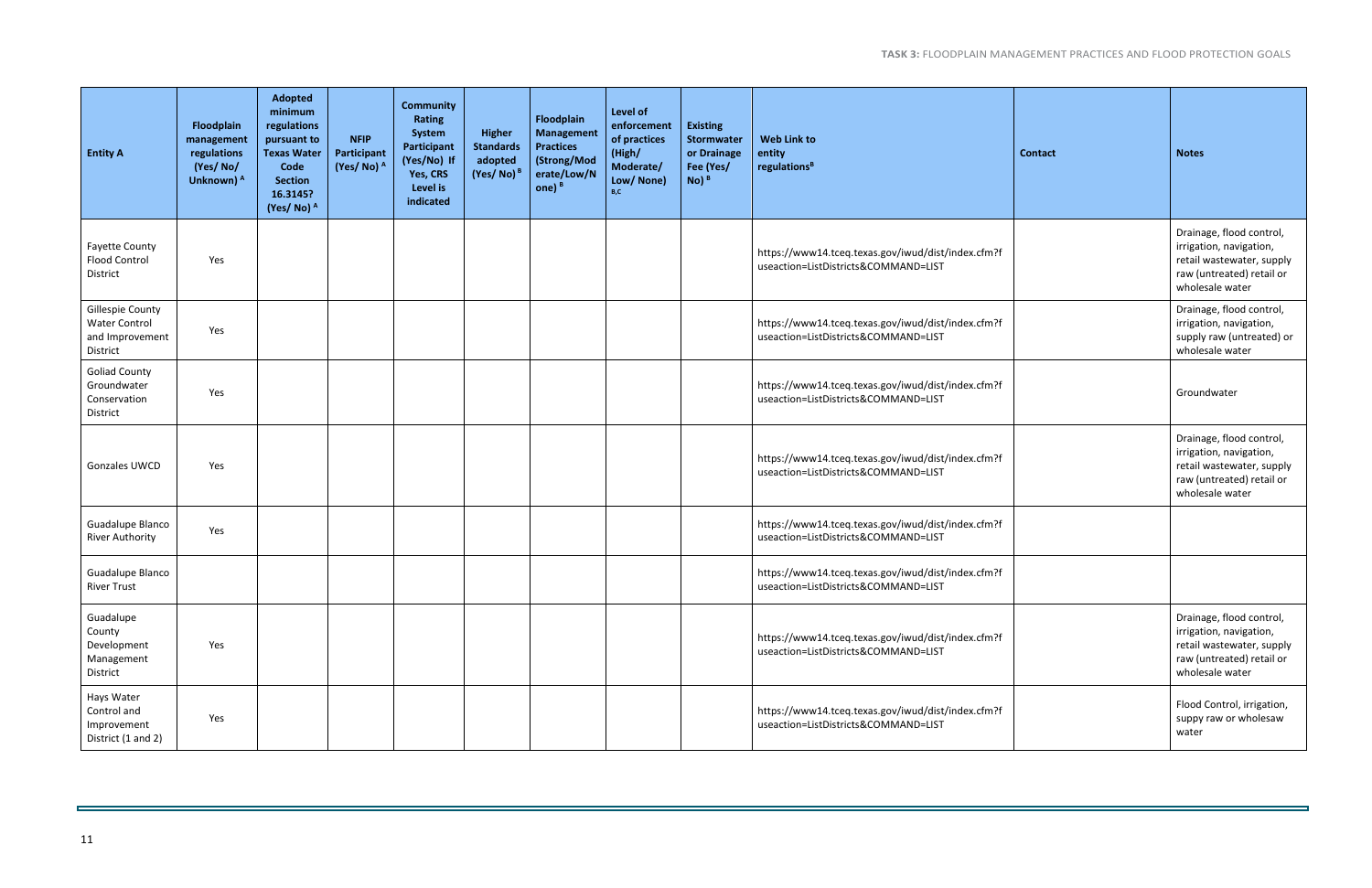| <b>Entity A</b>                                                                           | Floodplain<br>management<br>regulations<br>(Yes/No/<br>Unknown) A | <b>Adopted</b><br>minimum<br>regulations<br>pursuant to<br><b>Texas Water</b><br>Code<br><b>Section</b><br>16.3145?<br>(Yes/No) <sup>A</sup> | <b>NFIP</b><br>Participant<br>(Yes/No) <sup>A</sup> | <b>Community</b><br>Rating<br>System<br>Participant<br>(Yes/No) If<br>Yes, CRS<br>Level is<br>indicated | <b>Higher</b><br><b>Standards</b><br>adopted<br>$(Yes/No)^B$ | Floodplain<br><b>Management</b><br><b>Practices</b><br>(Strong/Mod<br>erate/Low/N<br>one) $B$ | Level of<br>enforcement<br>of practices<br>(High/<br>Moderate/<br>Low/ None)<br>B.C. | <b>Existing</b><br>Stormwater<br>or Drainage<br>Fee (Yes/<br>$No)$ <sup>B</sup> | <b>Web Link to</b><br>entity<br>regulations <sup>B</sup>                                   | <b>Contact</b> | <b>Notes</b>                                                                                                                              |
|-------------------------------------------------------------------------------------------|-------------------------------------------------------------------|----------------------------------------------------------------------------------------------------------------------------------------------|-----------------------------------------------------|---------------------------------------------------------------------------------------------------------|--------------------------------------------------------------|-----------------------------------------------------------------------------------------------|--------------------------------------------------------------------------------------|---------------------------------------------------------------------------------|--------------------------------------------------------------------------------------------|----------------|-------------------------------------------------------------------------------------------------------------------------------------------|
| <b>Kendall County</b><br><b>Water Control</b><br>and Improvement<br>District (1, 2, 3, 4) | Yes                                                               |                                                                                                                                              |                                                     |                                                                                                         |                                                              |                                                                                               |                                                                                      |                                                                                 | https://www14.tceq.texas.gov/iwud/dist/index.cfm?f<br>useaction=ListDistricts&COMMAND=LIST |                | Drainage, flood control,<br>irrigation, navigation,<br>supply treated or retail<br>water, supply raw<br>(untreated) or wholesale<br>water |
| U.S. Army Corps<br>of Engineers                                                           |                                                                   |                                                                                                                                              |                                                     |                                                                                                         |                                                              |                                                                                               |                                                                                      |                                                                                 |                                                                                            |                |                                                                                                                                           |
| Victoria County<br><b>Water Control</b><br>and Improvement<br>District (1,2)              | Yes                                                               |                                                                                                                                              |                                                     |                                                                                                         |                                                              |                                                                                               |                                                                                      |                                                                                 | https://www14.tceq.texas.gov/iwud/dist/index.cfm?f<br>useaction=ListDistricts&COMMAND=LIST |                | Drainage, flood control,<br>irrigation, navigation,<br>supply treated or retail<br>water, supply raw<br>(untreated) or wholesale<br>water |
| Wimberley<br>Watershed<br>Association                                                     |                                                                   |                                                                                                                                              |                                                     |                                                                                                         |                                                              |                                                                                               |                                                                                      |                                                                                 |                                                                                            |                |                                                                                                                                           |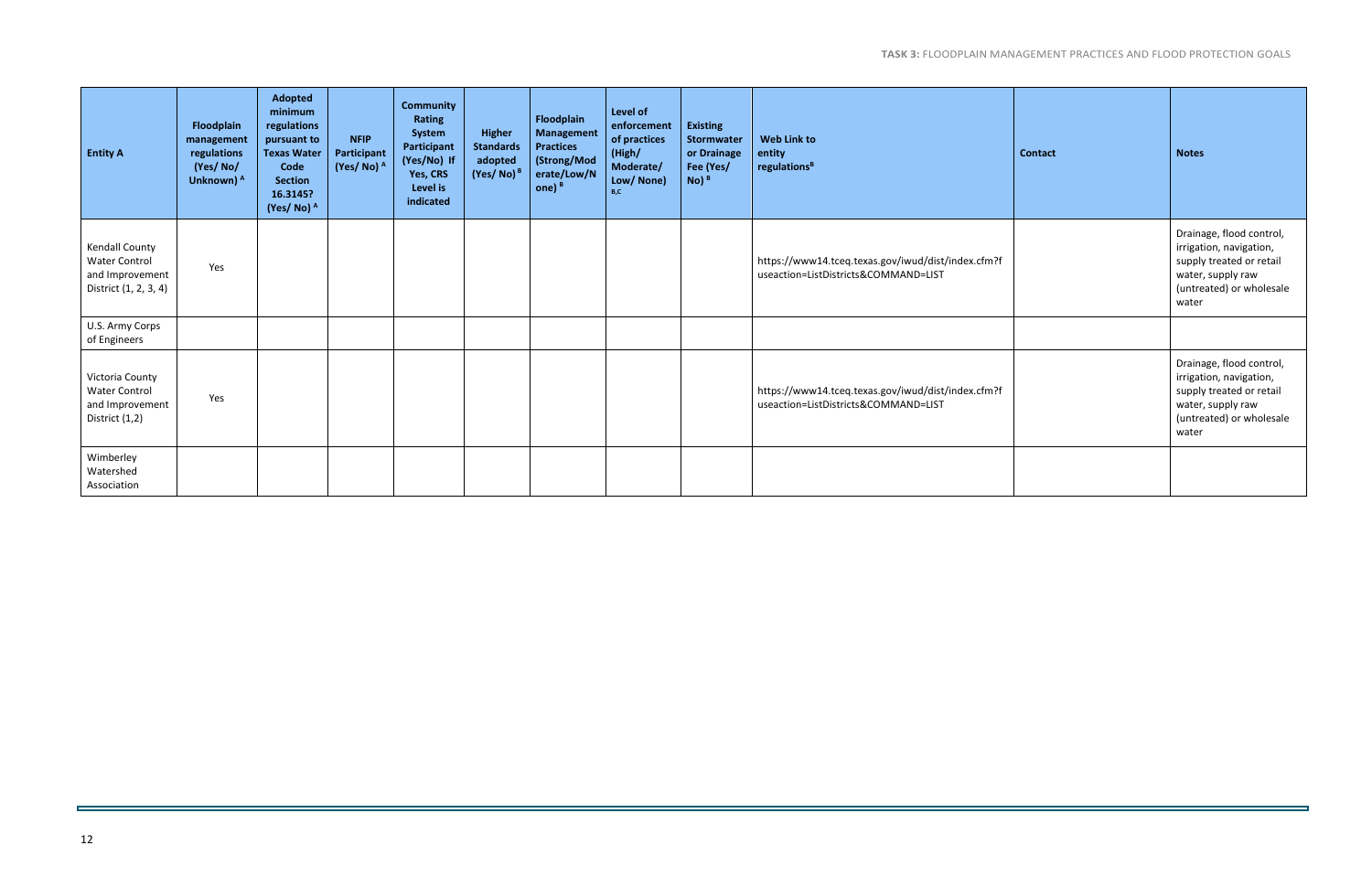## <span id="page-13-0"></span> **Task 3.2 – Flood Mitigation and Floodplain Management Goals (361.36)**

 This task defines the overarching flood mitigation and floodplain management goals for the RFP. The primary goal of all regional flood plans is to protect against the loss of life and property.

 The RFPG must identify goals that are specific and achievable, and that when implemented, will demonstrate progress towards the overarching goalset by the state. Per Texas Water Development Board (TWDB) requirements and guidelines, the goals selected by the RFPG must include the information listed

- below:
- Description of the goal
- 10 Term of the goal set at 10 years (short-term) and 30 years (long-term)
- 11 Extent or geographic area to which the goal applies
- 12 Residual risk that remains after the goal is met
- 13 Measurement method that will be used to measure goal attainment
- 14 Association with overarching goal categories
- 

### <span id="page-13-1"></span>*3.2.1 Goal Development Process*

The RFPG utilized the existing and future condition flood risk analyses from Task 2, and the assessment of

current floodplain management and land use practices from Task 3.1 as guides for developing and defining

the goals for the region. The proposed goals considered input from the RFPG provided at the regular RFPG

meetings, as well as input from other regional stakeholders provided through the data collection survey.

Pre-planning meetings were hosted in advance of each RFPG meeting and public input opportunities were

provided at each meeting. The input process is outlined below:

- **June 30, 2021** Introduction to floodplain management strategies and goals
- **August 4, 2021** Interactive goal discussion and public meeting input on goals/strategies.
- **August/September 2021** Continued public input on goals, strategies, concerns, potential projects via survey monkey, interactive map, and interaction with the project team.
- **September 8, 2021** Presentation and discussion of draft floodplain management goals based upon previous RFPG input and responses to the RFPG survey
- **October 6, 2021** Discussion of draft goals and input from the planning group.
- After careful consideration of these factors, the RFPG adopted the flood mitigation and floodplain
- management goals listed in **Table 11**. These specific goals were amended and approved by the
- Guadalupe RFPG on May 10, 2022. The adopted goals apply to the entire flood planning region; no sub-
- regional goals were identified.
- During the RFPG meetings there was considerable goal discussion and the nuances of each based on RFPG
- member experiences and their observations of changing conditions in the watershed. Below, examples of
- the conversation are presented for improving safety at low water crossings and considering nature-based
- practices in flood mitigation and management.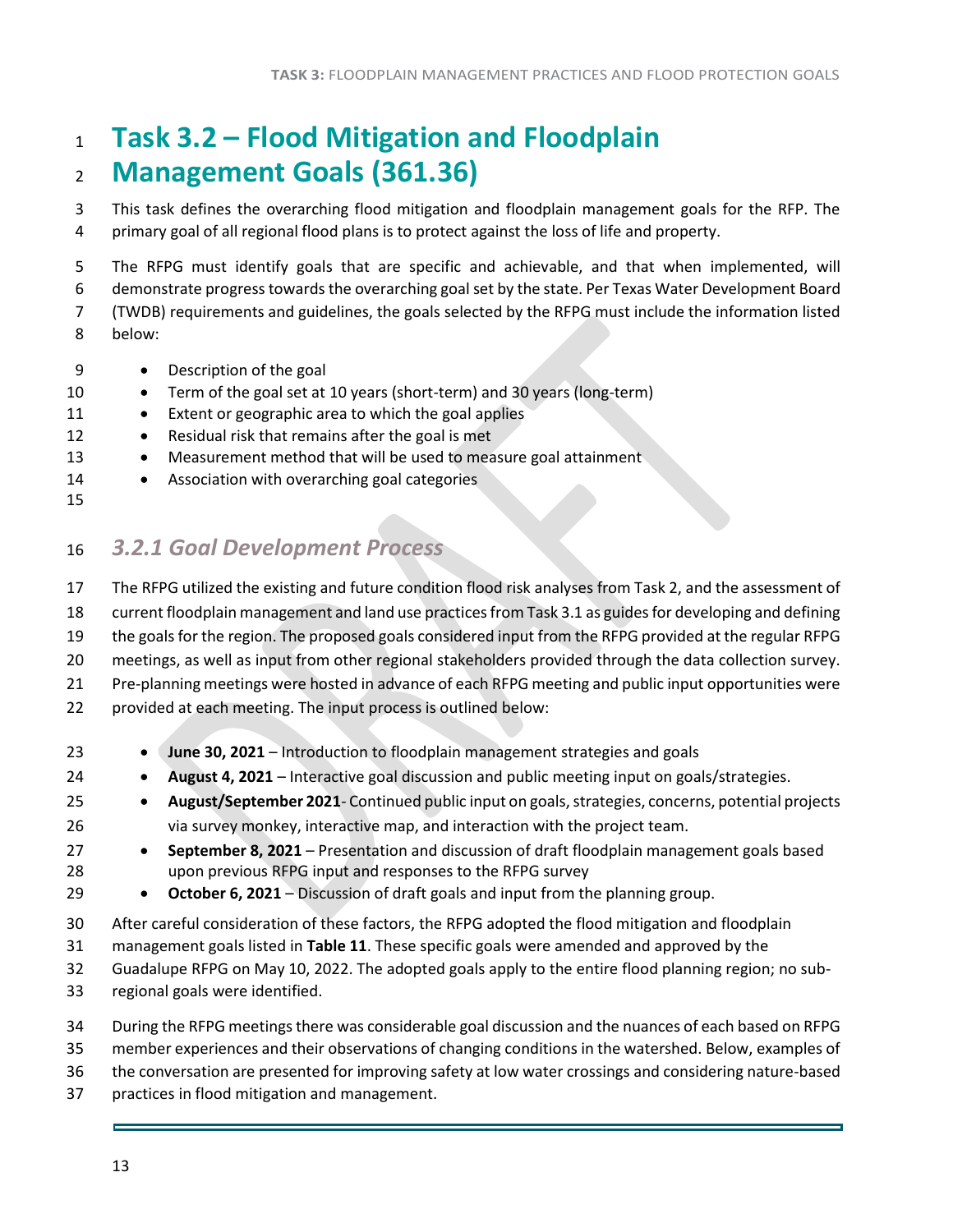Regarding goals 1001 and 1002, "Improve safety beyond minimal signage at xx% of low water crossings through automatic flood warning gates and/or flood level passed", the RFPG noted that low water crossing definition and priorities should be established based on flood depth over road, highway traffic count, and type of roadway crossing. It was understood that not all low water crossings may need structural improvements as safety can be enhanced by flood warning systems and additional signage.

 Goals 2001 and 2002, considering nature-based practices in flood mitigation projects and flood management strategies, generated significant discussion amongst the RFPG members at several meetings. The members agreed that information and education on nature-based solutions is necessary and should be available to planners, engineers, and local and state government staff. The nature-based practices cover a broad range from conservation and low impact development strategies to natural channel design that can provide water and environmental benefits in addition to flood management and mitigation. General project data required as noted in 3.9B of the TWDB Exhibit C, *Technical Guidelines for Regional Flood Planning* includes nature-based solutions as a data point by noting the percentage of the project cost using nature-based solutions techniques (i.e., using vegetation rather than concrete to stabilize creek/riverbanks).

The selected specific goals will guide the development of the Flood Management Strategies (FMSs), Flood

Management Evaluations (FMEs), and Flood Mitigation Projects (FMPs) for the planning region. They build

upon TWDB regional flood planning guidance and provide a comprehensive framework for future strategy

- development focused on reducing flood risk to people and property.
- <span id="page-14-0"></span>*3.2.2 Benefits and Residual Risk after Goals are Met*

 The adopted goals were developed so that they can be quantified and measured in future regional and state flood planning cycles. Future data collection efforts or implementation of evaluations, strategies, 23 and/or projects may be used to measure progress towards achieving the goals. These data may also be used to adjust the goals and/or generate new goals in upcoming planning cycles. Achieving the adopted goals will help reduce current and future levels of flood risk in the region.

- 26 It is recognized that it is not possible to protect against all potential flood risks. In selecting the goals, the RFPG defined the accepted residual risk for the region. Potential residual risks for the flood risk reduction goals could be characterized as follows:
- 29 1) While a new development may be constructed outside the 1% annual chance floodplain, flood events of greater magnitude will inundate areas beyond those preserved as a floodplain.
- 2) Flood events may exceed the level of service for which infrastructure is designed.
- 3) Communities depend on future funding and program priorities to maintain, repair, and replace flood protection assets. Routine maintenance of infrastructure is required to maintain its design capacity. Maintenance is sometimes overlooked due to budget, staff, and time constraints.
- 4) Policies, Regulations, and Standards reduce adverse impacts associated with development activity but does not eliminate it.
- 5) The lack of local enforcement of floodplain regulations creates risk.
- 6) Limits of understanding and precision associated with studies, models, and plans.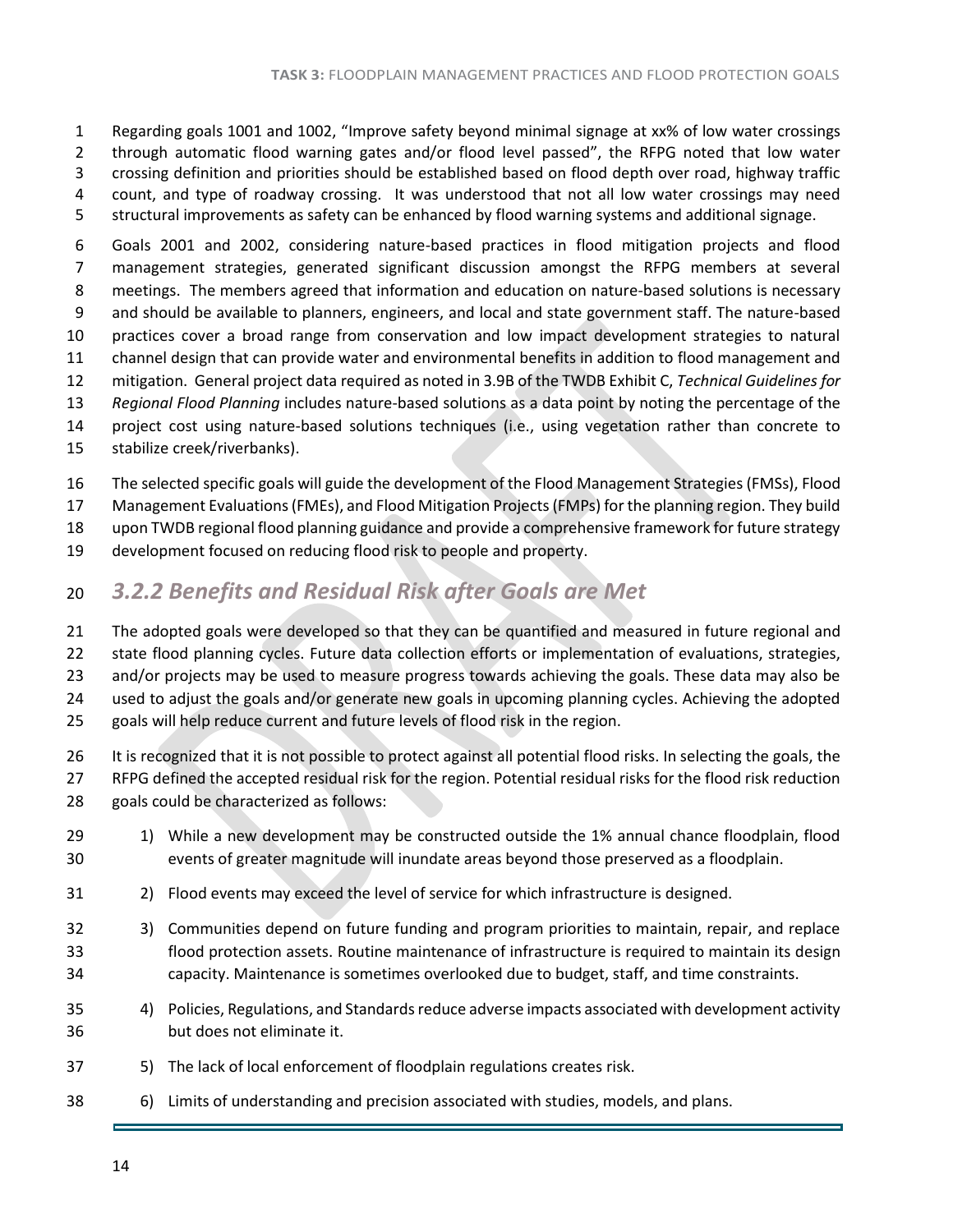- 7) Human behavior is unpredictable, people may choose to ignore flood warning systems and/or cross flooded roadways.
- The residual risks for each of the specific goals are presented in **Table 11**.